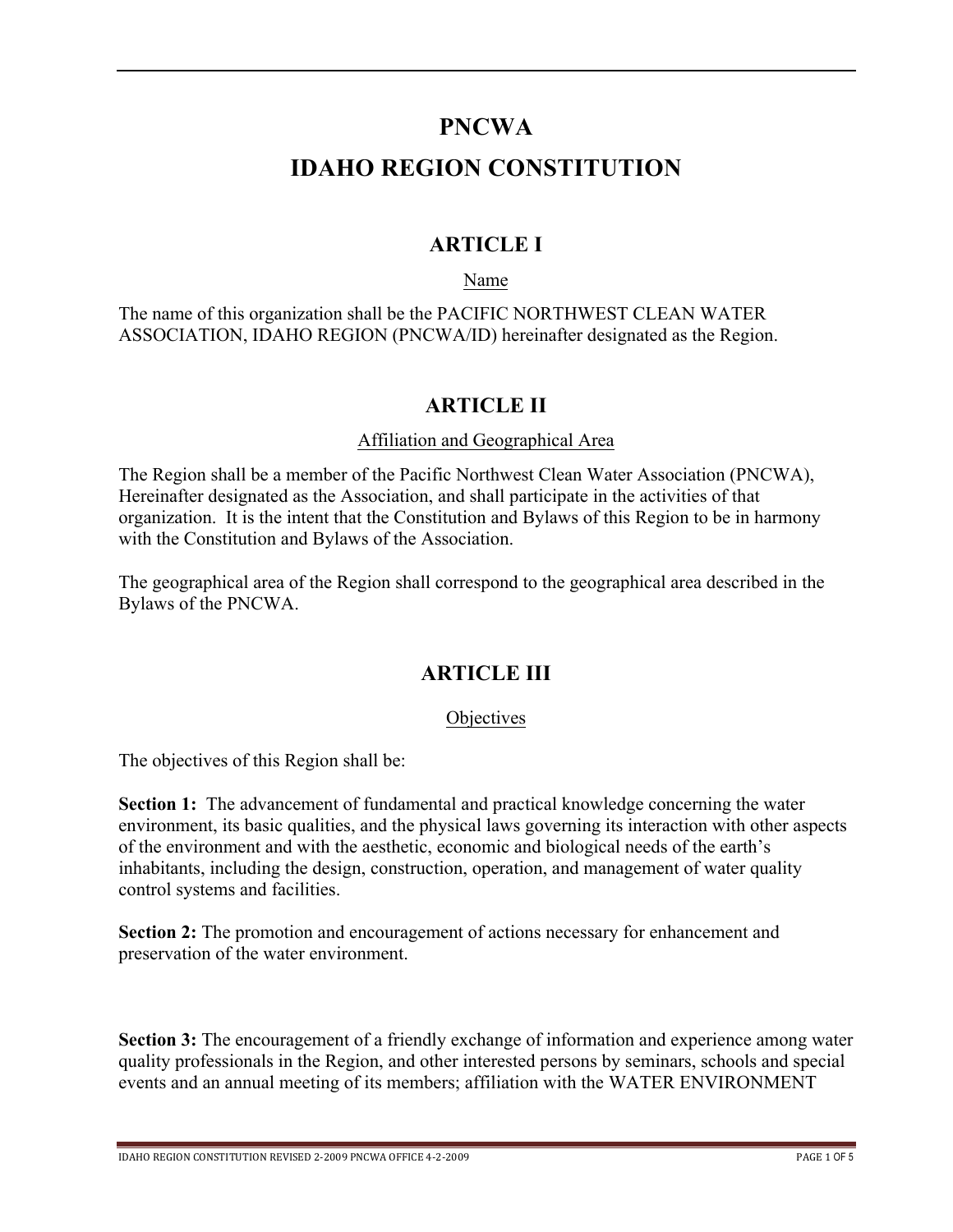# **PNCWA IDAHO REGION BYLAWS**

### **ARTICLE I**

#### Classification of Members

**Section 1:** The membership of the Region shall consist of all PNCWA members of any recognized classification within the Region as defined in the PNCWA Constitution and Bylaws.

### **ARTICLE II**

#### Annual Meetings

**Section 1:** Annual Meetings will normally be held in the spring and the term of office of Executive Committee Members will commence at the following Association Annual Meeting.

**Section 2:** Special meetings may be held at such times and places as designated by the Executive Committee.

**Section 3:** Notices of the Region annual business meeting shall be published by the Secretary-Treasurer at least thirty (30) days in advance.

### **ARTICLE III**

#### Educational Activity Funding and Loans

**Section 1:** Sections are financially responsible for their own educational training other than described in Section 2.

**Section 2:** Financial assistance will be available from Region to Sections for the purpose of conducting the annual conference. Section will reimburse the Region within 90 days from the conclusion of the conference.

- a) Region will provide seed monies up to \$2,000 for the section sponsoring annual conference. Request for seed monies shall be presented to Executive Committee prior to the annual conference. Seed money will be available upon approval of Executive Committee.
- b) Profits from the annual conference will be provided to the Region within 90 days from the conclusion of the annual conference. The Executive Committee will distribute back to the sponsoring section a minimum of 25% of said profit.

IDAHO BEGION BYLAWS REVISED 2-2009 PNCWA OFFICE 4-23-2009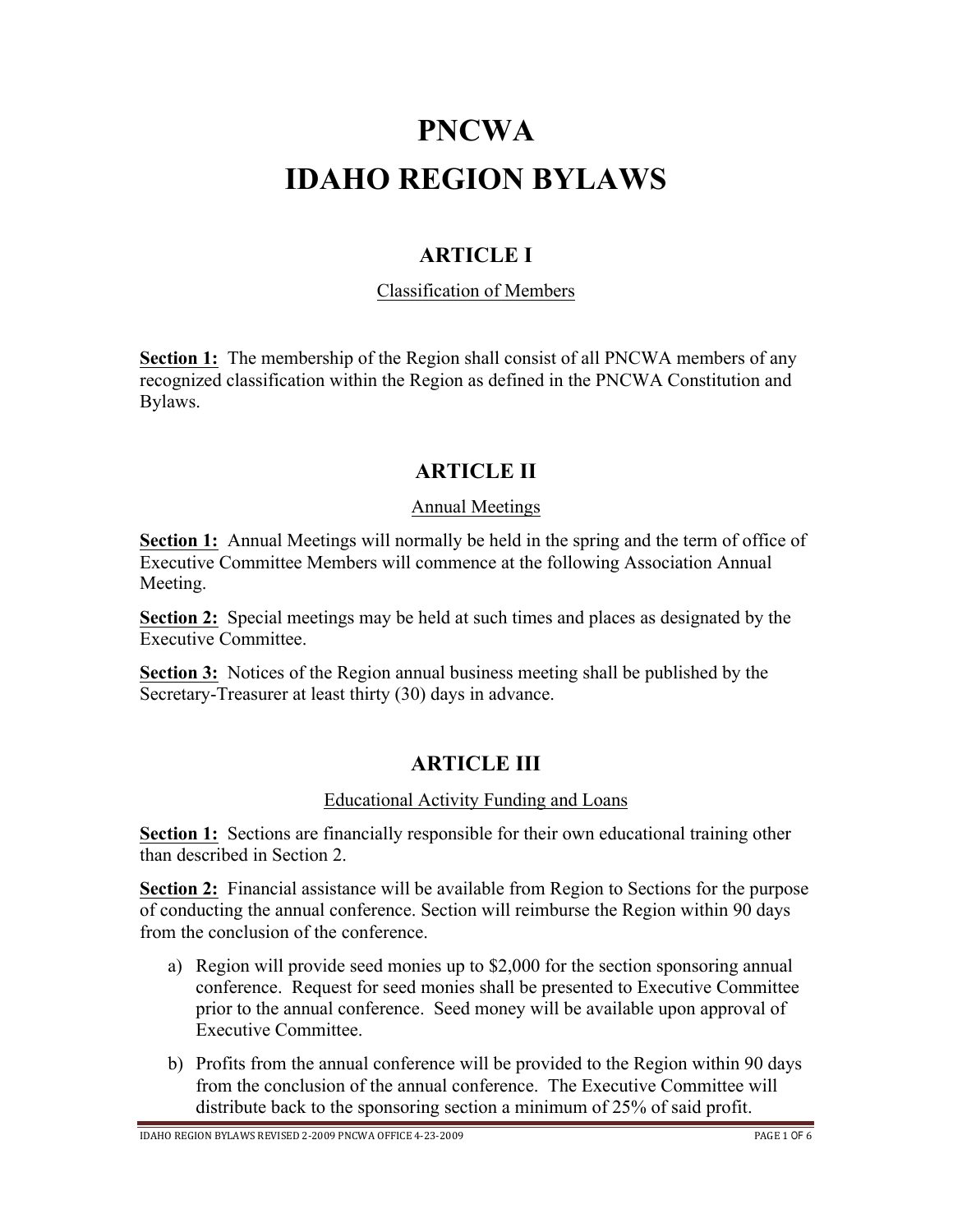**Section 3:** All funds accrued through training by the Region and the sponsoring Section(s) will be used for the legitimate operation of the Region and Section(s).

### **ARTICLE IV**

#### Election of Officers

**Section 1:** The position of Regional Director shall be rotated through the Sections of the state and shall be elected by a majority vote of PNCWA members. Candidates for Region Director shall:

- a) Have served at least one (1) year on the Executive committee or,
- b) Have been an officer in a constituted local Section for at least on (1) year
- c) Candidate must be a member of WEF and PNCWA

**Section 2:** The Regional Director shall be empowered to appoint an Executive Committee according to the Idaho Region Constitution; article V, Section 2.b.

# **ARTICLE V**

#### Duties of Officers

**Section 1:** The Regional director shall supervise the affairs of the Region and shall preside at meetings during the term of office following the annual PNCWA meeting at which the Director assumes office. The director shall represent the Region on the PNCWA Board of Directors and shall present a report on the activities of the Region to the Association Board at the meetings of the Association.

**Section 2:** In the absence of the Regional Director the Secretary-Treasurer shall act in place. In case the Secretary-Treasurer cannot act, the Regional Executive Committee shall appoint a chairperson pro-tem.

**Section 3:** Should the Office of the Region Director become vacant for any reason the Region Executive Committee shall appoint a successor who shall remain in office until the next regular annual meeting of the Region.

**Section 4:** In the case of a vacancy in the office of Secretary-Treasurer, the Region Executive Committee shall appoint an active member of PNCWA who is a Region member to fill the office for the unexpired term.

**Section 5:** In the event a vacancy occurs on the Executive committee and the member has been named by a Section or Sections, this Executive Committee member may be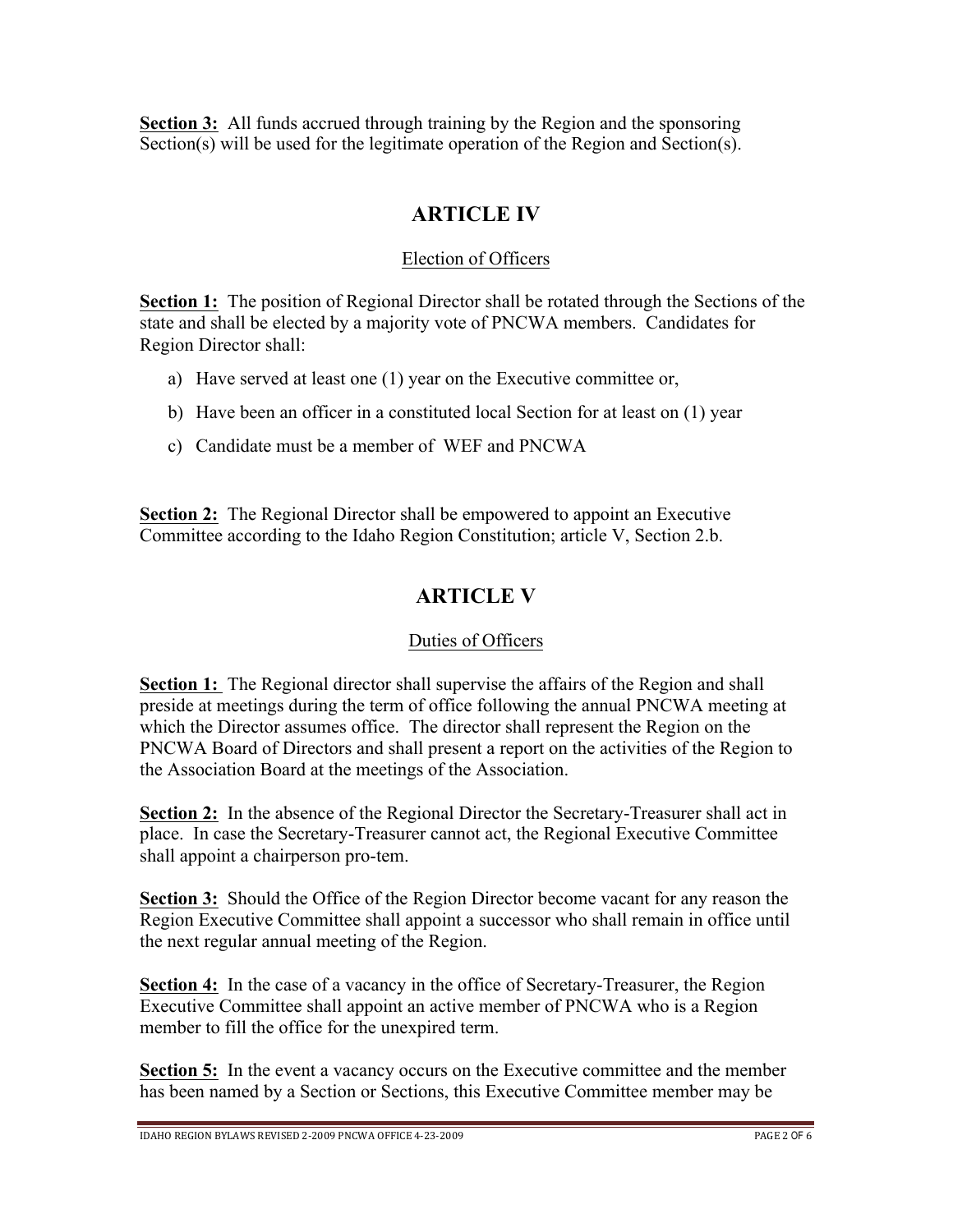replaced by that Section or Sections within ninety (90) days of the vacancy. In the event no replacement is named within the (90) days, the Executive Committee may fill the vacancy.

**Section 6:** The Regional Director shall be eligible for re-election to that office.

a) If there is no replacement for the Regional Director, then the Regional Director may fill the position until a replacement can be found.

**Section 7:** The Regional Director Elect shall become the Regional Director at the end of the Regional Director's term.

**Section 8:** The Secretary-Treasurer shall, subject to the direction of the Executive Committee, collect and administer all revenues of the Region. The Secretary-Treasurer shall pay all just bills levied against the Region. This officer shall keep financial records and report at the annual business meeting all receipts, expenditures, and debts of the Region. This Officer shall maintain a complete record of all of the Region's activities and transactions.

**Section 9:** The Region Executive Committee shall direct all business of the Region between annual business meetings. A majority of the members of the Region Executive Committee present shall constitute a quorum and all actions shall require a majority vote.

**Section 10:** Each year the Region Director shall attempt to attend at least one scheduled meeting of each active and represented Section per year of office. A summary report shall be presented on the Region's educational activities to the PNCWA board of Directors at their annual meeting. The Region Director shall act as a liaison between the PNCWA Board of Directors and the Region.

**Section 11**: The Regional Director shall attend at least one scheduled meeting of the planning committee of the annual conference.

# **ARTICLE VI**

### Local Sections

**Section 1:** Any regional affiliation of individuals representing wastewater treatment or collection systems, industrial waste facilities or organizations whose objectives are in harmony with those of the Association may be granted membership in the Association as a Section by a majority vote of the Region Executive Committee and the Association Board.

**Section 2:** Section governance shall be through the Regions and operated under the Region's Constitution.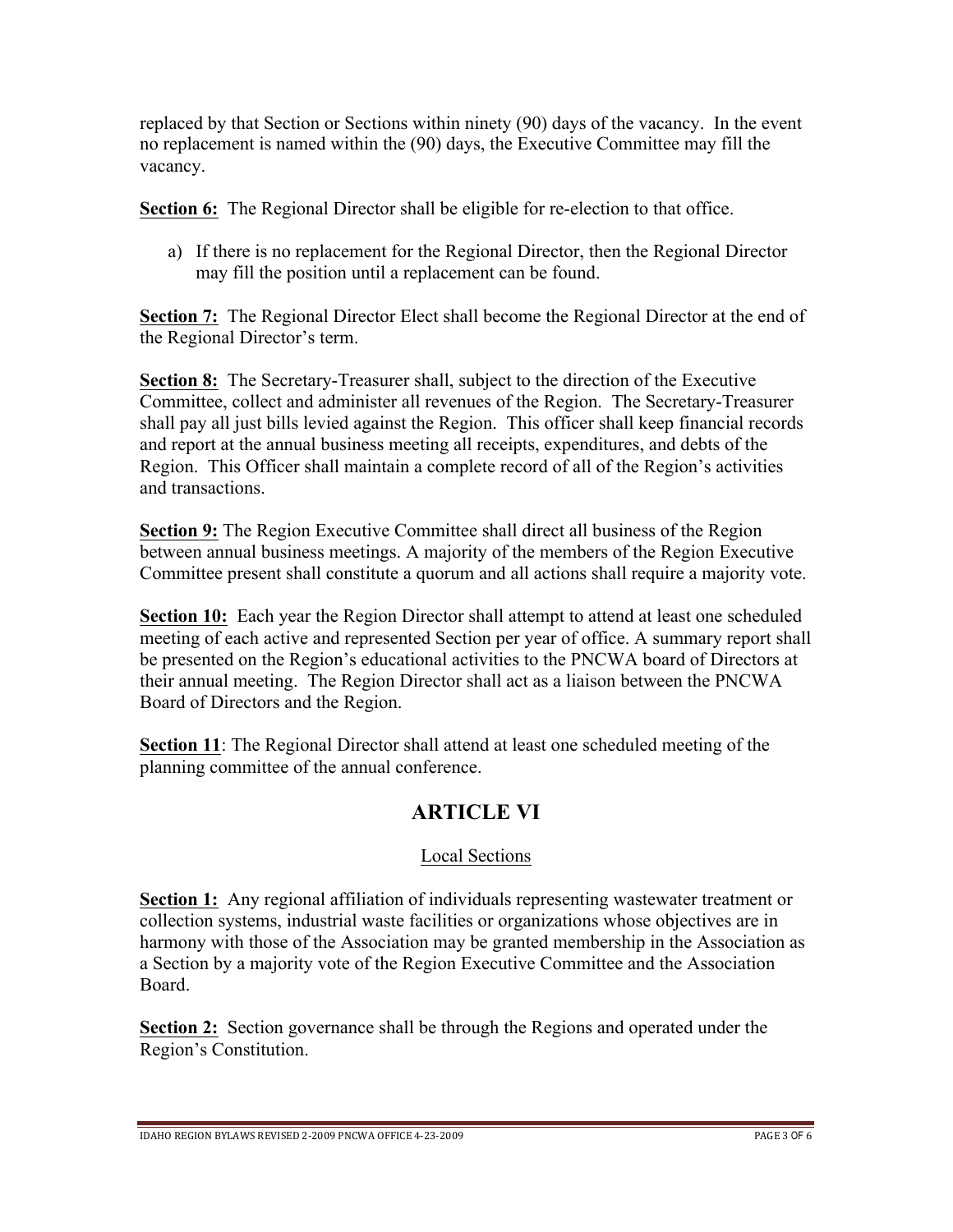**Section 3:** Section shall have their own Bylaws, which must be approved by the Region Executive Committee and the Association Board and certified as being in accord with Article 3 of the constitution of the Association.

**Section 4:** Membership in a Section need not be restricted to those who are members of the Association but all Section members are Affiliates of the Association.

**Section 5:** Sections shall have a President, Vice-President and Secretary-Treasurer at a minimum. The President, Vice-President and Secretary-Treasurer shall be Active or PWO members of the Association. Section Officials and their duties shall be specified in the Section Bylaws. Officers and members of the Section shall be reported to the Region. The Regional Director will report this information to the Association.

**Section 6:** Sections may collect only their own Section dues.

**Section 7:** Any Section may be excluded from the Region by a majority vote of the Region Board, for any change in its Bylaws or objectives that may bring it into conflict with the Constitution of the Association or its general objectives.

**Section 8:** Modifications to the existing Bylaws of a Section shall be reported to the Secretary of the Association with thirty (30) days after adoption by the Section. Such modifications shall be approved by the Region's Executive Committee and the Association Board before taking effect. After receiving proposed modifications which have been approved by the Region's Executive Committee, the Association Board shall review and respond within six (6) months or the modifications shall be considered approved.

**Section 9:** Local Sections are eligible for representation by one of their members, on the Executive committee.

### **ARTICLE VII**

#### **Committees**

**Section 1:** The Regional Director is empowered to appoint such Committees as may be required to advance the interests of the Region and to enable it to fulfill its objectives.

**Section 2:** The Executive committee shall consist of the membership as outlined in the **Constitution**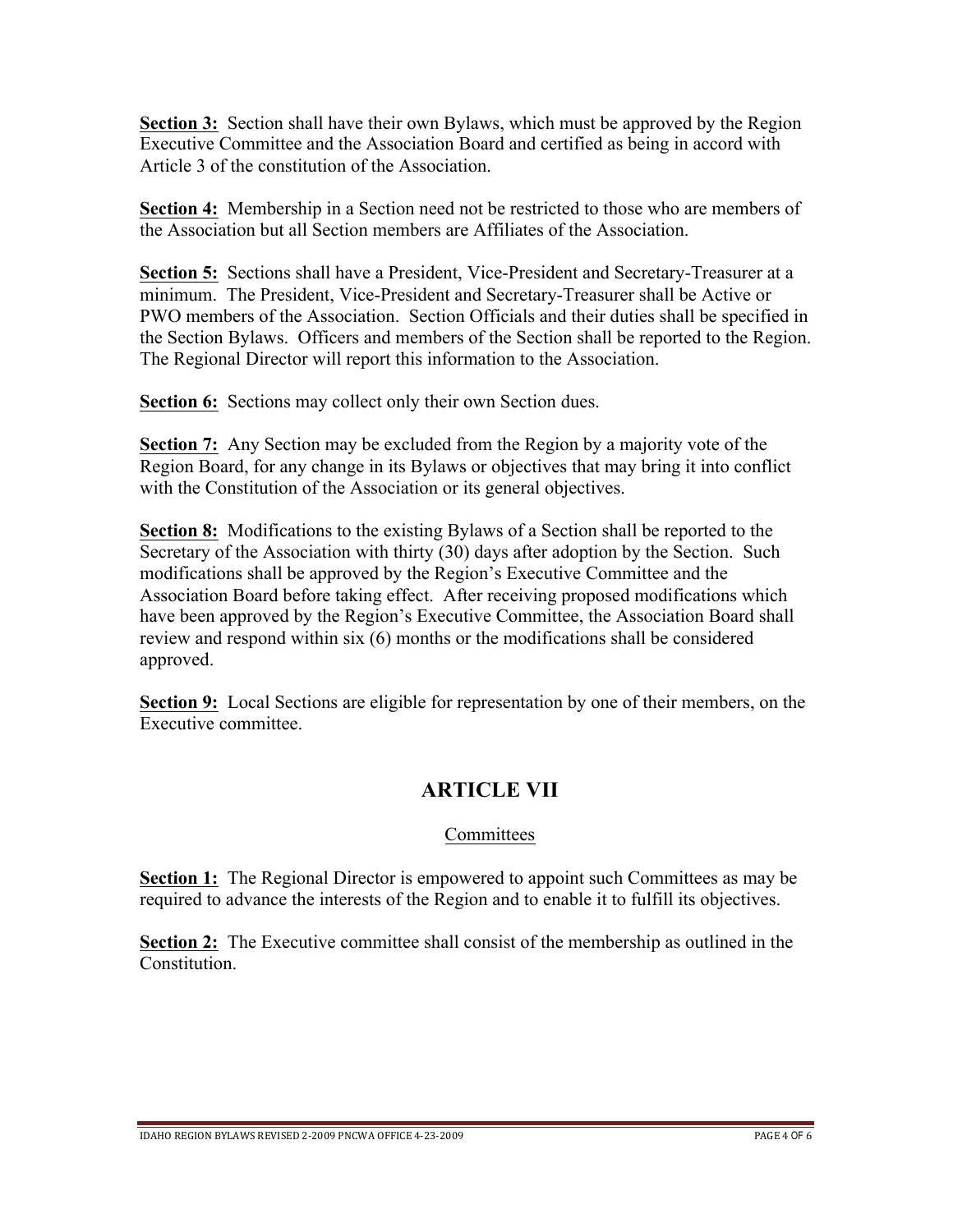### **ARTICLE VIII**

#### Amendments

**Section 1:** The Bylaws may be amended by a two-thirds (2/3) majority of the Executive Committee present and voting at a regularly called meeting of the Committee where a quorum exist, or by a two-thirds (2/3) majority of the total Executive Committee in a letter ballot. Copies of the proposed amendments to the Constitution and Bylaws shall be physically or electronically mailed to the Executive Committee members at least thirty days (30) prior to the regularly called meeting of the Committee or the letter ballot.

**Section 2:** Amendments to the Bylaws may originate in the Executive Committee, or may originate through the Executive Committee upon petition of one-third (1/3) or more Eligible Voting Members of the Region.

**Section 3:** The Constitution and Bylaws for the Region shall be submitted to the PNCWA Secretary who shall refer them to the Association Board for review and adoption.

**Section 4:** Modification to the Region's Constitution and Bylaws shall be submitted to the Secretary of the Association for approval by the Board within sixty (60) days after its adoption by the Region. The Association Board shall review and respond with six (6) months or the modifications shall be considered approved.

### **ARTICLE IX**

#### Indemnification

**Section 1:** The Region shall indemnify and hold harmless each Member and Officer, as defined in articles I and IV of this document, against any all expenses and liabilities, including attorney's fees, or any settlement thereof, incurred or imposed upon any Officer or Member arising out of any proceeding to which the Officer or Member in a party or may become involved solely by reason of being or having been a Member, Officer, or other status of membership defined by the Region or Association at the time such expenses and liabilities are incurred, except in such cases wherein such Member or Officer is adjudged guilty or willful malfeasance, acts or omissions in bad faith, intentional misconduct, or known violation of law.

**Section 2:** The Region shall eliminate all personal liability of its Executive Committee members for any breach of fiduciary owed to the Region, except in such cases wherein such Executive Committee member is adjudged guilty of willful malfeasance, acts or omissions in bad faith, intentional misconduct, or know violation of law, loans to any officer or transaction where an officer obtained an improper personal benefit.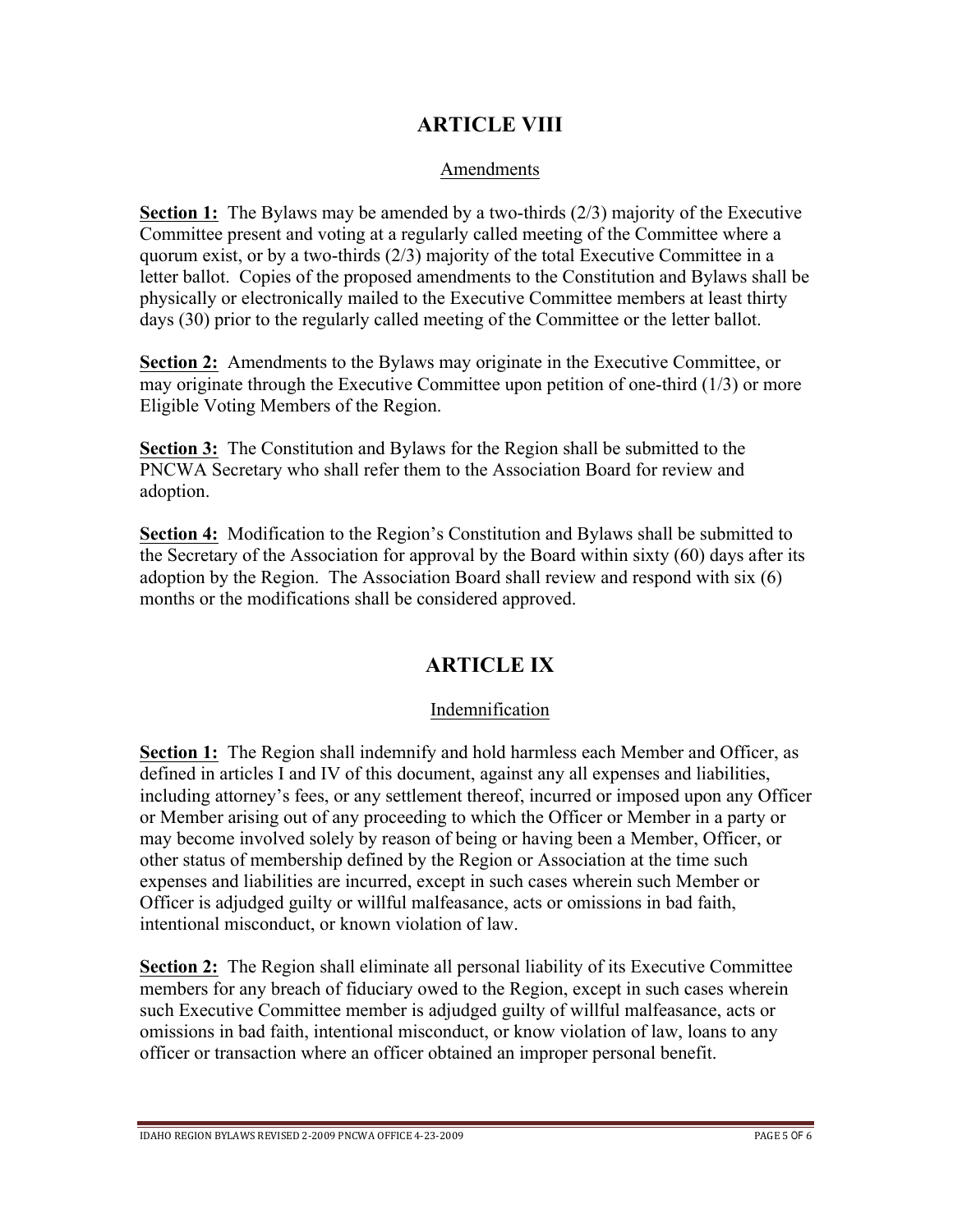**Section 3:** The Region shall eliminate all personal liability of its Officers or Members for any personal injury to any person or property arising out of a tort, except in the event that the Member or Officer was personally involved in the tort, or committed a criminal act.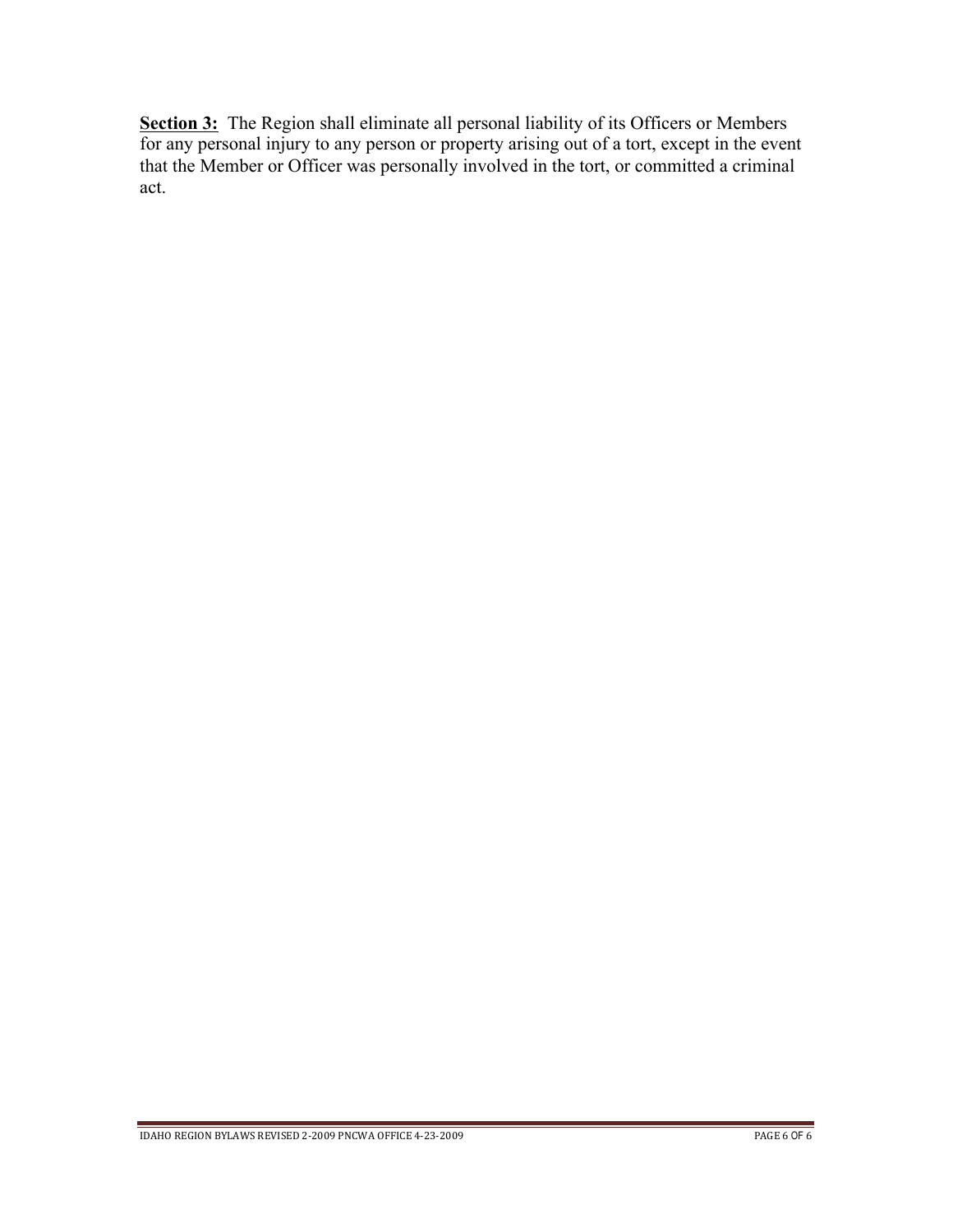FEDERATION (WEF) and the Association, and participation in the activities of those organizations.

**Section 4:** The encouragement of the formation of local Sections within the Region whose objectives and bylaws are in harmony with the purpose of PNCWA.

### **ARTICLE IV**

#### Membership

The membership of the Region shall consist of persons and organizations interested in any of the objectives of the Association and having such qualifications as are prescribed in the Association's Bylaws for the various grades of membership.

### **ARTICLE V**

#### Officers and Executive Committee

**Section 1:** All officers shall be Active or Professional Wastewater Operations (PWO) members of the association and shall be members of the Water Environment Federation.

**Section 2:** Executive Committee Membership

- a) The officers of the Region shall be:
	- I. Regional Director
	- II. Secretary-Treasurer
	- III. Executive Committee
	- IV. Regional Director Elect
- b) The Regional Director shall appoint the Executive Committee and Regional Secretary-Treasurer.
- c) The Executive Committee shall be representative of the geographical area of the Region and be no more than Twelve (12), nor less than Eight (8) persons. At a minimum the Committee shall be made up of the President and Vice President of each section.
- d) The Regional Director of the Region shall be the presiding officer of the Executive Committee.
- e) The Regional Director shall serve as a member of the Association Board representing the interests of the Region to the Association.

**Section 3:** Duties of the Executive Committee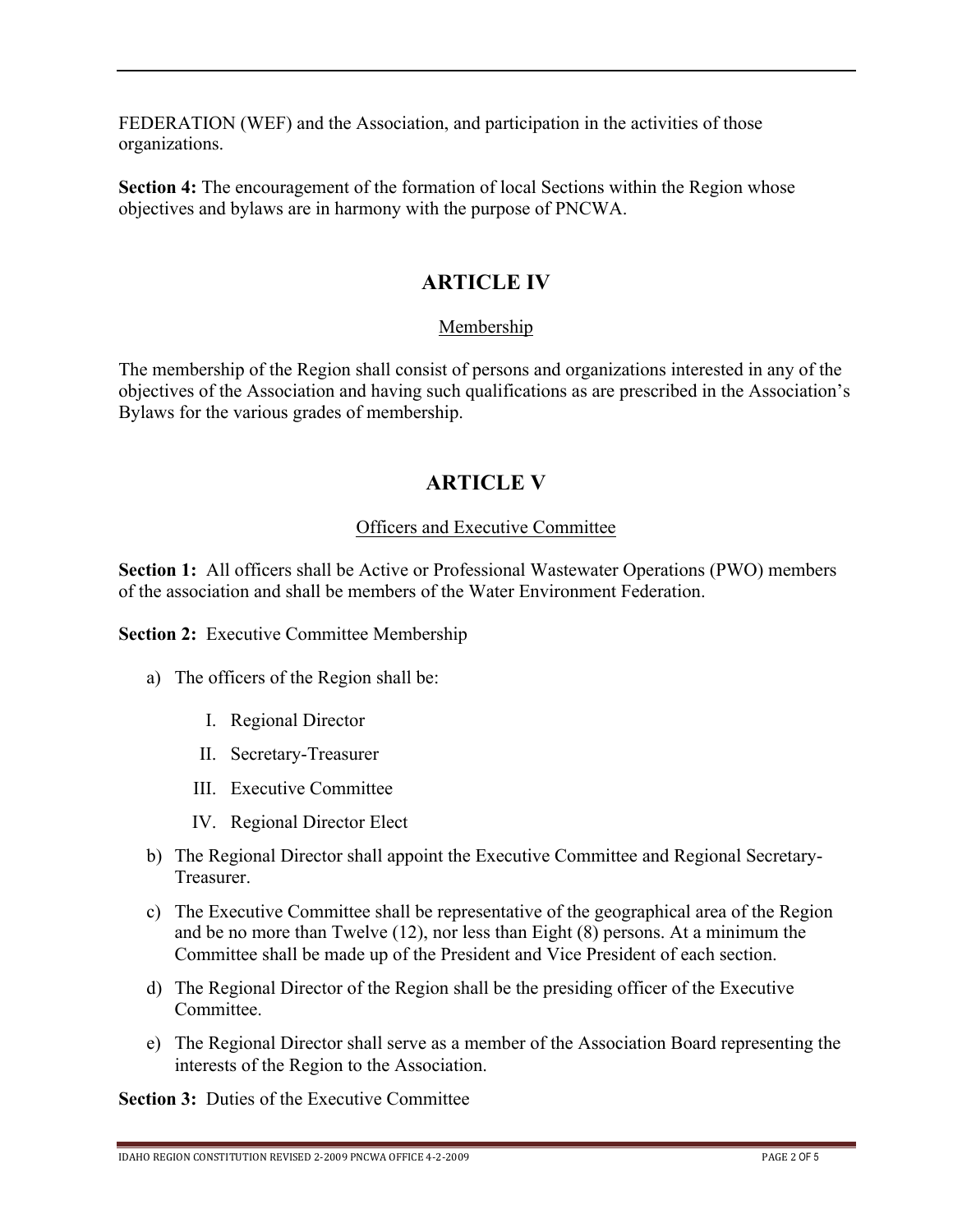- a) Shall be the legal representative of the Region and shall manage its affairs and establish policies subject to the conditions and limitation prescribed in this constitution and the Region's Bylaws.
- b) Shall adopt an annual budget upon recommendation of the Secretary-Treasurer of the Region.

### **ARTICLE VI**

#### Terms of Office

**Section 1:** The term of office of the Region Director shall be for three (3) years. The appointed/elected individual to the Office of Secretary-Treasurer shall be eligible for multiple successions.

**Section 2:** In the event the Regional Director is not replaced, the Regional Director shall preside until a replacement can be found or elected.

**Section 3:** The terms of the other Executive Committee members shall be two (2) years with terms of office staggered such that no more than one half of the board members are replaced in any given year. The Executive Committee members shall be eligible to succeed themselves.

# **ARTICLE VII**

#### Amendment

**Section 1:** Amendments to the Constitution may originate in the Executive Committee or may originate through them upon petition of one-third (1/3) or more eligible voting members of the Region. All proposed amendments shall be submitted in writing to the Executive Committee.

**Section 2:** The Association must approve the Region's Constitution and any revision(s).

**Section 3:** The Constitution may be amended by a two-thirds (2/3) majority of the eligible voting members present and voting at the Annual Meeting or by a two-thirds (2/3) majority of the total eligible voting members in a letter or e-mail type ballot. Copies of the proposed amendments to the Constitution shall be physically or electronically mailed to the eligible voting members at least thirty (30) days prior to the Annual Meeting or the letter ballot.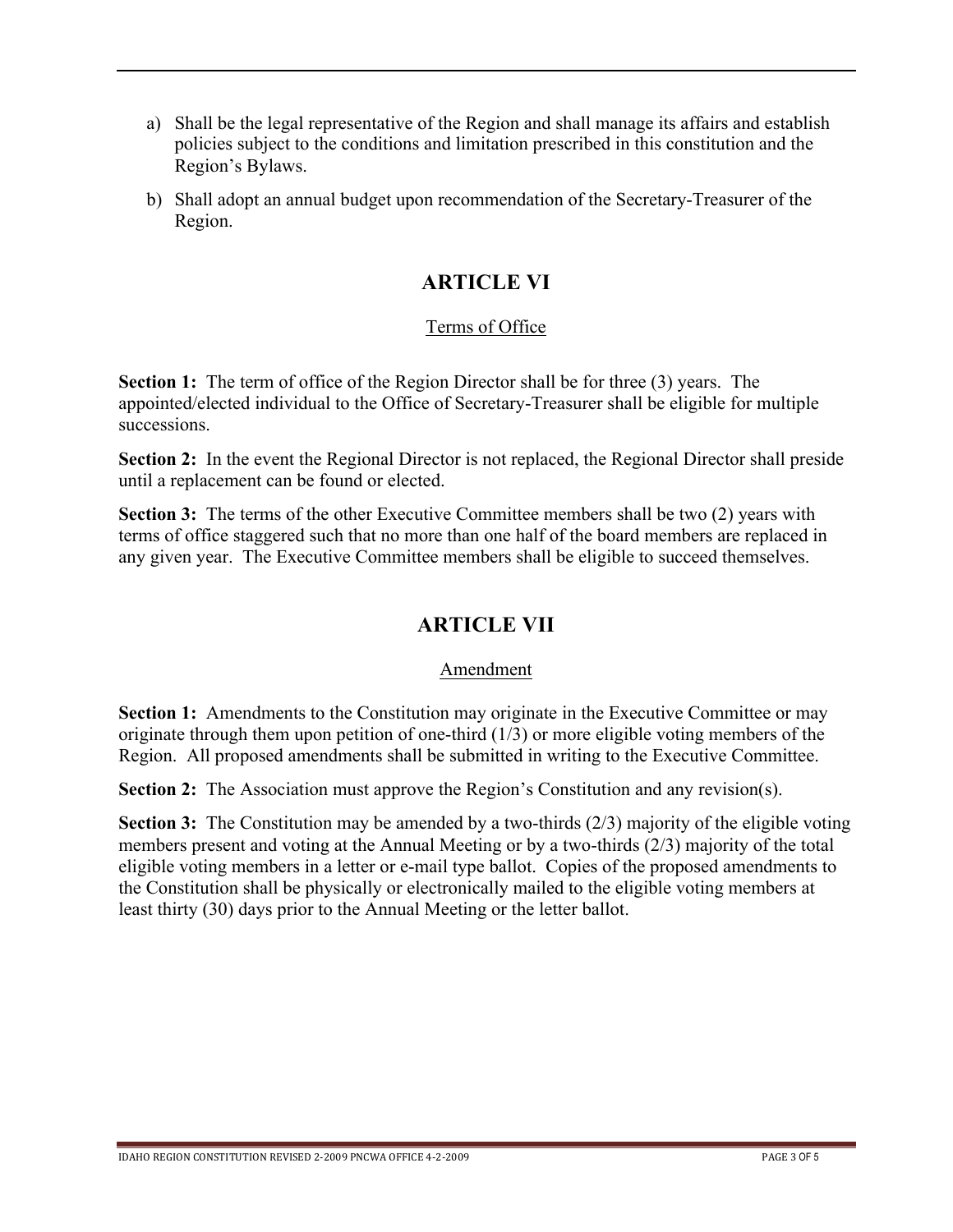### **ARTICLE VIII**

#### Limitations of Activities

**Section 1:** The Region is formed exclusively for educational purposes within the meaning of Section 501(C) (3) of the United States Internal Revenue code of 1954 (or corresponding provisions of any future United States Internal Revenue Law).

**Section 2:** No part of the net earnings of the Region shall inure to the benefit of or be distributable to its members, officers, or other private persons except that the Region shall be authorized and empowered to pay reasonable compensation for expenses incurred.

**Section 3:** The Region shall not participate in or intervene in any political campaign on behalf of any candidate for public office.

**Section 4:** Notwithstanding any other provisions of these articles, the Region shall not carry on an other activities not permitted to be carried on (a) by a corporation exempt from Federal Income Tax under section 501 (C) (3) of the Internal Revenue Code of 1954 (or the corresponding provision of any future United States Internal Revenue Law) or (b) by a corporation, contributions to which are deductible under Section 170 (c) (2) of the Internal Revenue code of 1954 (or the corresponding provisions of any future United States Internal Revenue Law).

### **ARTICLE IX**

#### Disposition of Assets Upon Dissolution

Upon the voluntary termination and dissolution of the corporation (Region), after paying or adequately providing for the debts and obligations of the corporation (Region), the remaining assets shall be distributed as determined by the Officers of the Region to a nonprofit fund, foundation, or corporation which is organized and rated exclusively for charitable, educational, religious and/or scientific purposes and which has established its tax exempt status under Section 501 (C) (3) of the Internal Revenue Code.

### **ARTICLE X**

#### Indemnification

**Section 1:** The Region shall indemnify any past, present, or future Officer, Committee Member, Volunteer, or Employee, hereinafter designated as Officer, of the Region against legal expenses and liabilities reasonably incurred or imposed on the Officer in connection with serving the Region. The provisions of this Article shall also apply to the legal representatives of the deceased persons who were Officers. An Officer's rights hereunder shall not be assignable without the prior written consent of the Region.